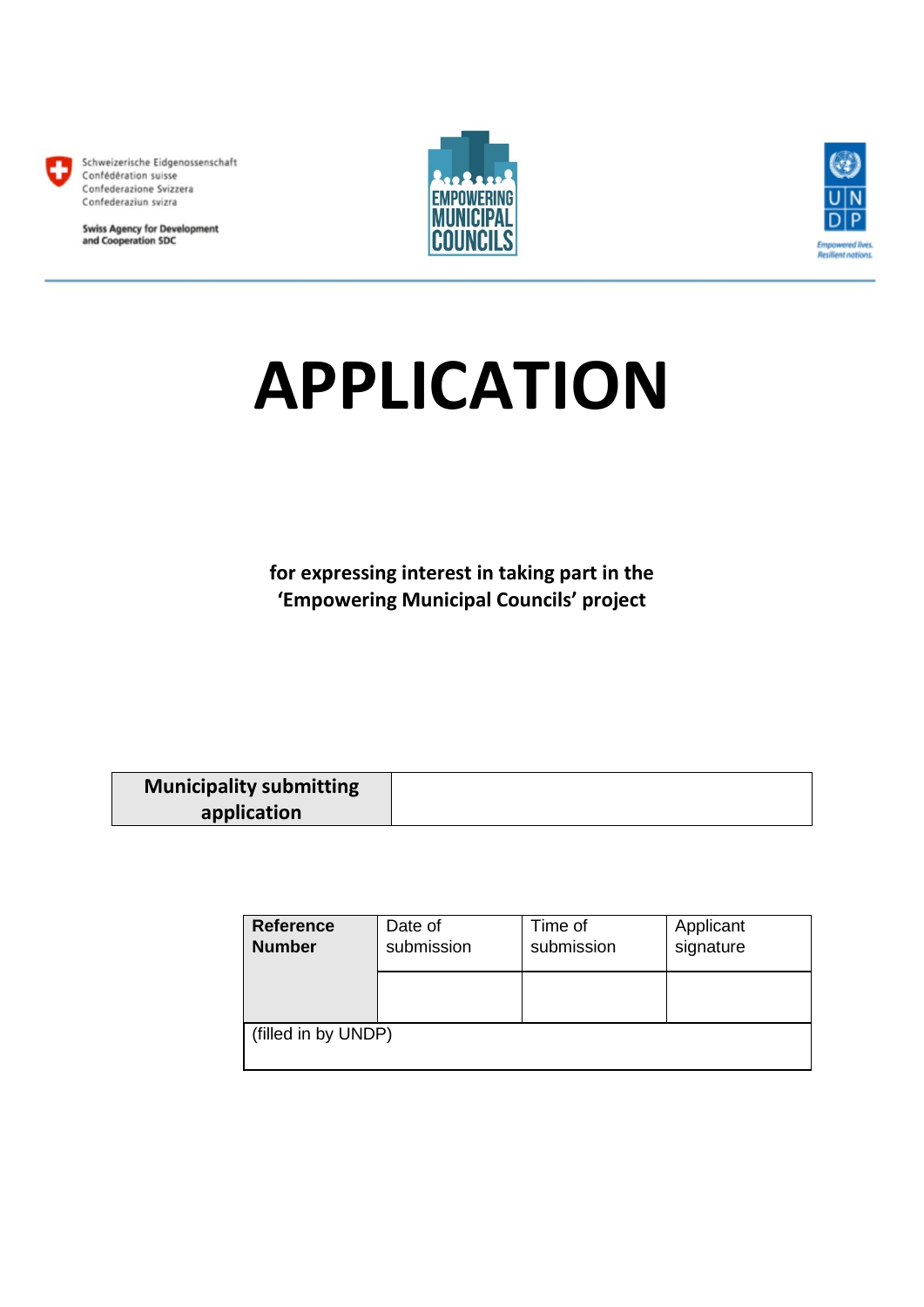# **Filling in the application**

Before completing this application, please read carefully the Operational Guidelines hereto attached. **Applications that do not contain all necessary information and do not comply with the requirements shall not be taken into consideration for evaluation.**

Please respect the format that is laid out and follow the order of the pages. All questions must be answered in the order in which they are presented in this application. The Letter of Commitment (Annex 1) of the municipality-applicant, in original, must contain the date, handwritten signature of the President of the Council of the Municipality and the Mayor and seal of the municipality and must be in accordance with the presented format. **Please consult the Operational Guidelines when completing the application.**

### **Important:**

Each and every application that fails to provide a positive (YES) answer to **all** eligibility criteria shall be excluded from further evaluation and selection.

### **Eligibility Criteria**

- 1. Does the applicant have the status of a unit of local self-government?
- 2. Is the application accompanied by a Letter of Commitment (annex to the application) signed and stamped by the President of the Municipal Council and the Mayor?
- 3. Does the municipality expressing interest in participating in the project accept to cover the contracted cost for engaging a licensed moderator for the community forums and budget forums?
- 4. Does the municipality expressing interest in participating in the project accept to install and administer the municipal websites e-dashboard with data on the quarterly and annual budget performance?
- 5. Does the municipality that expresses interest in participating in the project accept to introduce 'Community Forums' in its Statute as a mechanism for participation / consultation with citizens in the selection of priority community projects? (provided the municipality has not yet introduced the 'Community Forums' in its Statute)
- 6. Are all parts of the application filled in?
- 7. Have the original (signed and stamped) and two copies of the application been submitted?
- 8. Has an electronic version of the application been enclosed?
- 9. Has one copy of the application in an official language of the municipality-applicant (Macedonian or Albanian) been included?

## **Other instructions**

The application consists of two parts, an administrative and a technical part. Please refer to the Operational Guidelines for further information. If you need further explanations, please contact:

UNDP Office - 'Empowering Municipal Councils' Project Jordan Hadzi Konstantinov - Dzhinot Str., no. 23, Skopje

Contact person: Ilmiasan Dauti, Project Manager, cell number: 070 534 099.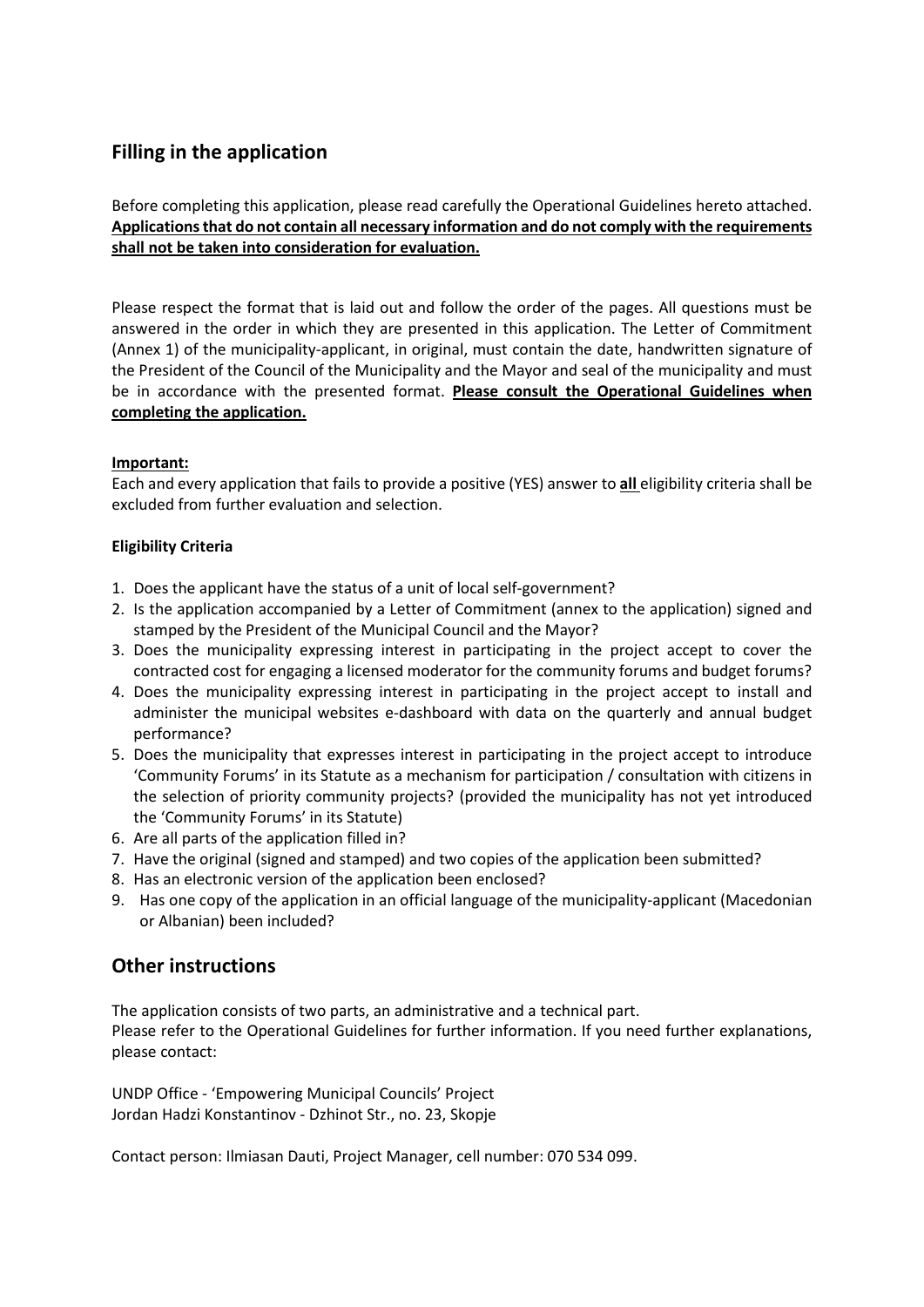## **Where to submit the application?**

The application is filled in and submitted in English. One original and two copies of the complete application dossier (with annexes) in English, an electronic version of the Application form on USB, and one copy of the Application in Macedonian language (i.e. in the official languages of the municipality-applicant) must be submitted to the following address:

UNDP Office - 'Empowering Municipal Councils' Project Jordan Hadzi Konstantinov - Dzhinot Str., no. 23, Skopje

Contact person: Lejla Nebiu Sulejmani, tel. 071 393 628 and Vencislava Lazarevska, tel. 070 477 516.

In order for the applications to pass the evaluation for admittance, they must be delivered by hand, by post, or by courier at the above address, no later than by **14:00 hours on 12 October 2018.**

#### **IMPORTANT:**

**Please write on the envelope:** *"Application form for expressing interest in participating in the project" Strengthening Municipal Councils" by \_\_\_\_\_\_\_\_\_\_\_\_\_\_\_\_ (state the name of the local selfgovernment unit). Applications sent by fax or by e-mail shall not be admitted. No application shall be admitted after the deadline.*

## **1. ADMINISTRATIVE PART**

# **A. Presentation of the Municipality**

|                                       | <b>SUPPORTED BY THE MAYOR OF</b><br><b>THE MUNICIPALITY - APPLICANT</b> |
|---------------------------------------|-------------------------------------------------------------------------|
| Name of                               | "I fully support this application for                                   |
| <b>Municipality</b>                   | expressing interest in participating                                    |
| <b>First and last</b>                 | in the UNDP "Empowering                                                 |
| name of the                           | Municipal Councils" project.                                            |
| <b>Mayor</b>                          |                                                                         |
| <b>Address of the</b>                 |                                                                         |
| municipality                          |                                                                         |
| <b>Planning region</b>                |                                                                         |
| Name of the                           |                                                                         |
| coordinator                           |                                                                         |
| (from the                             |                                                                         |
| municipality-                         |                                                                         |
| applicant)                            |                                                                         |
| Coordinator                           | Mayor signature and municipal seal                                      |
| <b>Telephone</b>                      |                                                                         |
| number                                |                                                                         |
| <b>Coordinator E-</b><br>mail address |                                                                         |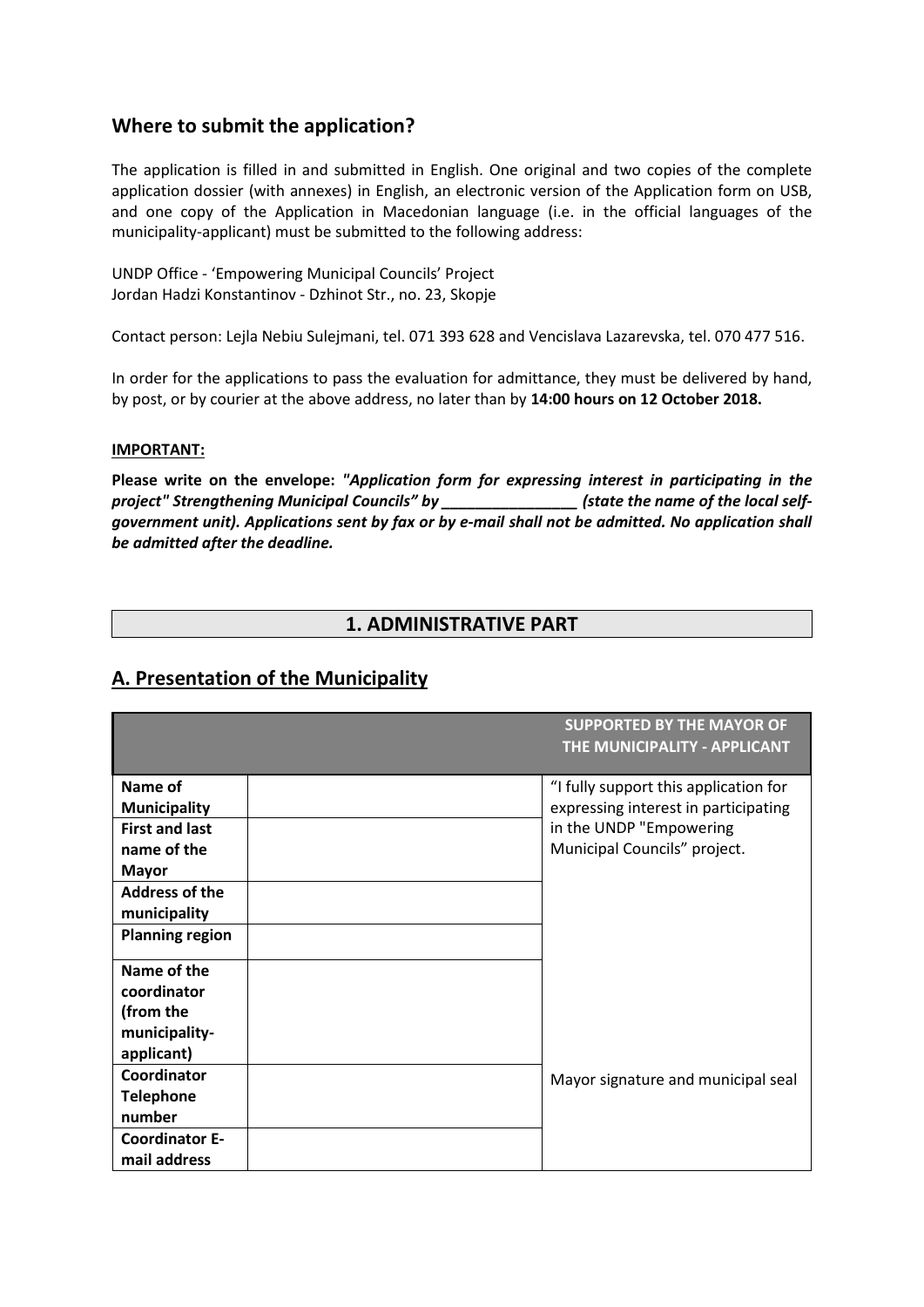# **А1. Capacity for managing and implementing projects**

Please provide information and a description of a maximum of 5 projects managed by your municipality over the past three years by completing the table below

| Project no. 1:          |  |
|-------------------------|--|
| <b>Project title</b>    |  |
|                         |  |
| <b>Funded by</b>        |  |
| <b>Amount in MKD</b>    |  |
| <b>Amount in USD</b>    |  |
| <b>Project duration</b> |  |
| Main project results    |  |
|                         |  |
|                         |  |
|                         |  |

## **Project no. 2:**

| <b>Project title</b>    |  |
|-------------------------|--|
|                         |  |
| <b>Funded by</b>        |  |
|                         |  |
| <b>Amount in MKD</b>    |  |
| <b>Amount in USD</b>    |  |
| <b>Project duration</b> |  |
| Main project results    |  |
|                         |  |
|                         |  |
|                         |  |
|                         |  |

#### **Project no. 3:**

| <b>Project title</b>    |  |
|-------------------------|--|
|                         |  |
| <b>Funded by</b>        |  |
| <b>Amount in MKD</b>    |  |
| <b>Amount in USD</b>    |  |
| <b>Project duration</b> |  |
| Main project results    |  |
|                         |  |

## **Project no. 4:**

| <b>Project title</b> |  |
|----------------------|--|
|                      |  |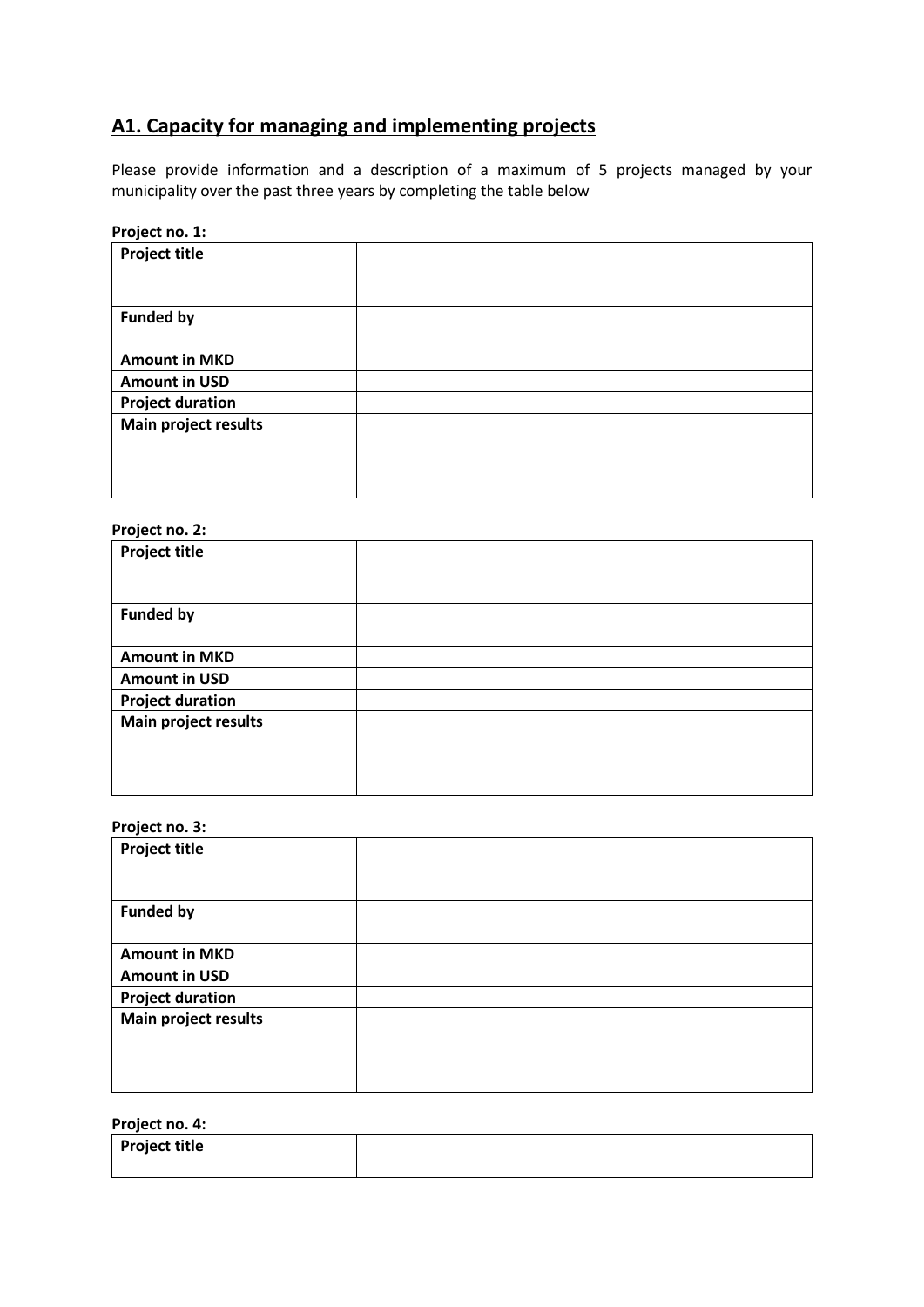| <b>Funded by</b>        |  |
|-------------------------|--|
|                         |  |
| <b>Amount in MKD</b>    |  |
| <b>Amount in USD</b>    |  |
| <b>Project duration</b> |  |
| Main project results    |  |
|                         |  |
|                         |  |
|                         |  |

## **Project no. 5:**

| <b>Project title</b>    |  |
|-------------------------|--|
|                         |  |
| <b>Funded by</b>        |  |
|                         |  |
| <b>Amount in MKD</b>    |  |
| <b>Amount in USD</b>    |  |
| <b>Project duration</b> |  |
| Main project results    |  |
|                         |  |
|                         |  |
|                         |  |
|                         |  |

# **A2. Available Financial Resources**

Please fill in the table below with information about your annual budget and revenues and expenditures for the last 3 years.

| Year | <b>Annual budget</b> | <b>Revenues from the adopted</b><br>annual statement | <b>Expenditures from the</b><br>adopted annual<br>statement |
|------|----------------------|------------------------------------------------------|-------------------------------------------------------------|
| 2017 |                      |                                                      |                                                             |
| 2016 |                      |                                                      |                                                             |
| 2015 |                      |                                                      |                                                             |

# **A3. Available organizational and human resources**

Please provide information on the number of employees in the municipal administration as well as on the existing organizational forms (sectors/ departments) that are in charge of legal matters, financial operation and budget, as well as organizational forms / operators in the fields of social protection and internal audit, as well as the filled positions therein.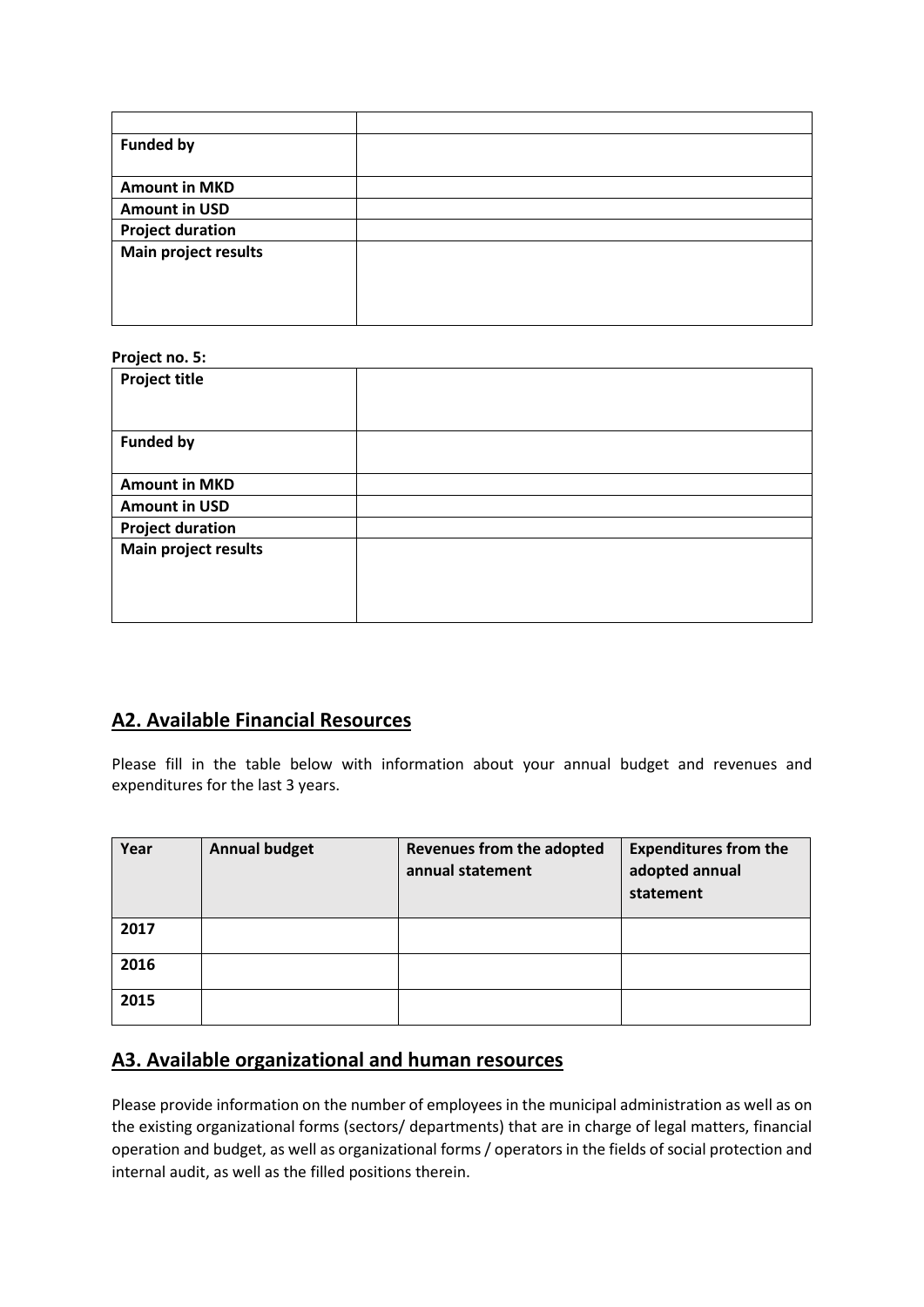| Total number of jobs set out with the systematisation act    |  |
|--------------------------------------------------------------|--|
| (administrative officers and supporting and technical staff) |  |

|                                                   | Women | Men | <b>Total</b> |
|---------------------------------------------------|-------|-----|--------------|
| Number of employed administrative staff           |       |     |              |
| Number of employed supporting and technical staff |       |     |              |

## **List of organisational forms in charge of legal matters**

| <b>Sector</b> | <b>Departments</b> | <b>Total number of employees</b><br>per department (men and<br>women) |
|---------------|--------------------|-----------------------------------------------------------------------|
|               |                    |                                                                       |

## **List of organisational forms in charge of financial operation and budget**

| <b>Sector</b> | <b>Departments</b> | <b>Total number of employees</b><br>per department (men and<br>women) |
|---------------|--------------------|-----------------------------------------------------------------------|
|               |                    |                                                                       |

## **List of organizational forms / operators in charge of social welfare and child protection**

| <b>Sector</b> | <b>Departments</b> | <b>Total number of employees</b><br>per department (men and<br>women) |
|---------------|--------------------|-----------------------------------------------------------------------|
|               |                    |                                                                       |

## **List of organizational forms / operators in charge of internal audit**

| <b>Sector</b> | <b>Departments</b> | <b>Total number of employees</b><br>per department (men and<br>women) |
|---------------|--------------------|-----------------------------------------------------------------------|
|               |                    |                                                                       |

# **B. Presentation of the Municipal Council**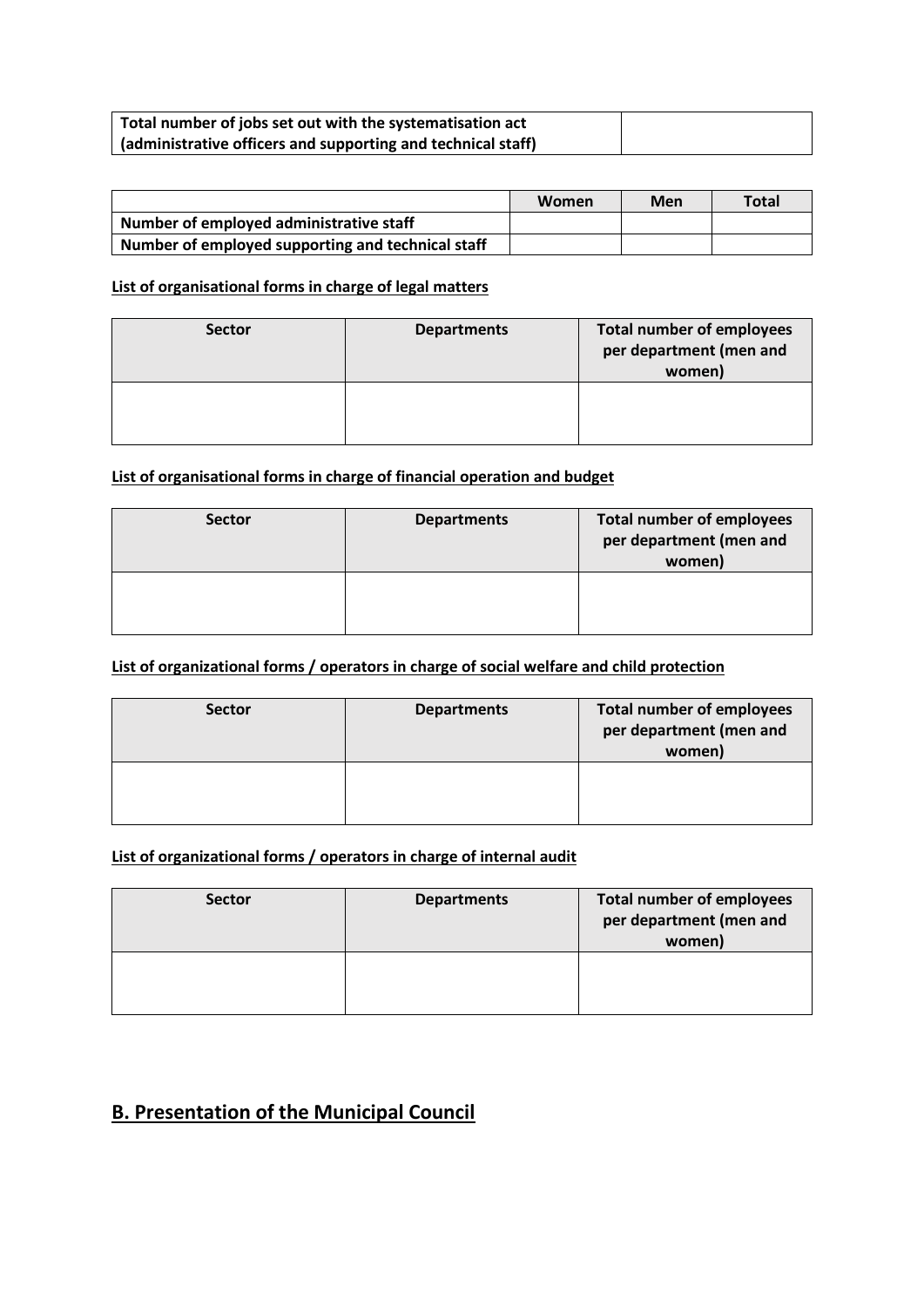**SUPPORTED BY THE PRESIDENT OF THE COUNCIL OF THE MUNICIPALITY - APPLICANT**

| <b>First and last name</b><br>of the president of<br>the municipal<br>council | "I fully support this application for<br>expressing interest in participating<br>in the UNDP "Empowering<br>Municipal Councils" project. |
|-------------------------------------------------------------------------------|------------------------------------------------------------------------------------------------------------------------------------------|
| <b>Telephone number</b><br>and e-mail address                                 |                                                                                                                                          |
| <b>Total number of</b><br>councillors per<br>department (men<br>and women)    |                                                                                                                                          |
| <b>Ethnic affiliation of</b><br>councillors<br><b>Political party</b>         | Signature of the municipal council<br>president and municipal seal                                                                       |
| affiliation of<br>councillors                                                 |                                                                                                                                          |

# **B1. Capacity for managing and implementing projects**

Please provide information on the individual bodies of the municipality and on the commissions of the Council in the corresponding tables below.

| of<br><b>Names</b><br>bodies<br>special<br>of<br>the<br>municipality | Total number of<br>members<br>(women / men) | <b>Institutions</b><br>organisations wherefrom<br>the members in the<br>special bodies have been<br>delegated | Date of last session of special<br>bodies |
|----------------------------------------------------------------------|---------------------------------------------|---------------------------------------------------------------------------------------------------------------|-------------------------------------------|
|                                                                      |                                             |                                                                                                               |                                           |
|                                                                      |                                             |                                                                                                               |                                           |
|                                                                      |                                             |                                                                                                               |                                           |
|                                                                      |                                             |                                                                                                               |                                           |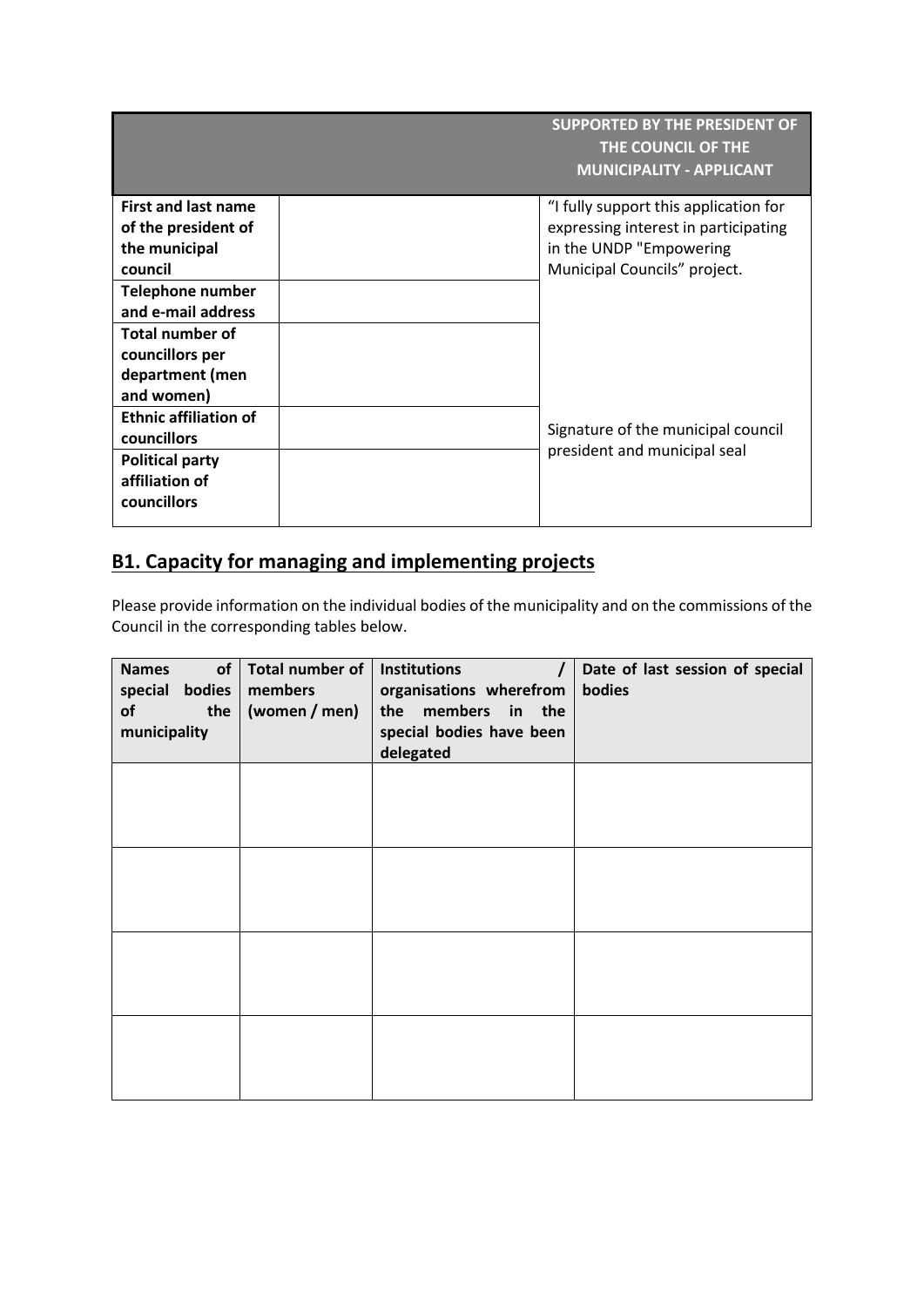| <b>Names</b><br>of<br>council<br>commissions | Total number of<br>members<br>(women / men) | <b>Political</b><br>parties<br>wherefrom the members<br>in the commissions have<br>been delegated | Date of last session of council<br>commission |
|----------------------------------------------|---------------------------------------------|---------------------------------------------------------------------------------------------------|-----------------------------------------------|
|                                              |                                             |                                                                                                   |                                               |
|                                              |                                             |                                                                                                   |                                               |
|                                              |                                             |                                                                                                   |                                               |
|                                              |                                             |                                                                                                   |                                               |
|                                              |                                             |                                                                                                   |                                               |
|                                              |                                             |                                                                                                   |                                               |
|                                              |                                             |                                                                                                   |                                               |

|                                                 | with  <br>members<br>primary education | with $\vert$<br>members<br>secondary<br>education | Number of council   Number of council   Number of council members with<br>college / university / postgraduate<br>education |
|-------------------------------------------------|----------------------------------------|---------------------------------------------------|----------------------------------------------------------------------------------------------------------------------------|
| Education<br>of<br>status<br>council<br>members |                                        |                                                   |                                                                                                                            |

|                                     | of <b>o</b><br><b>Number</b><br>mandate | council   Number of council   Number<br>members in their first   members in their second  <br>mandate | <b>⊘</b> of<br>council<br>members in their third<br>(or subsequent) mandate |
|-------------------------------------|-----------------------------------------|-------------------------------------------------------------------------------------------------------|-----------------------------------------------------------------------------|
| Experience of<br>council<br>members |                                         |                                                                                                       |                                                                             |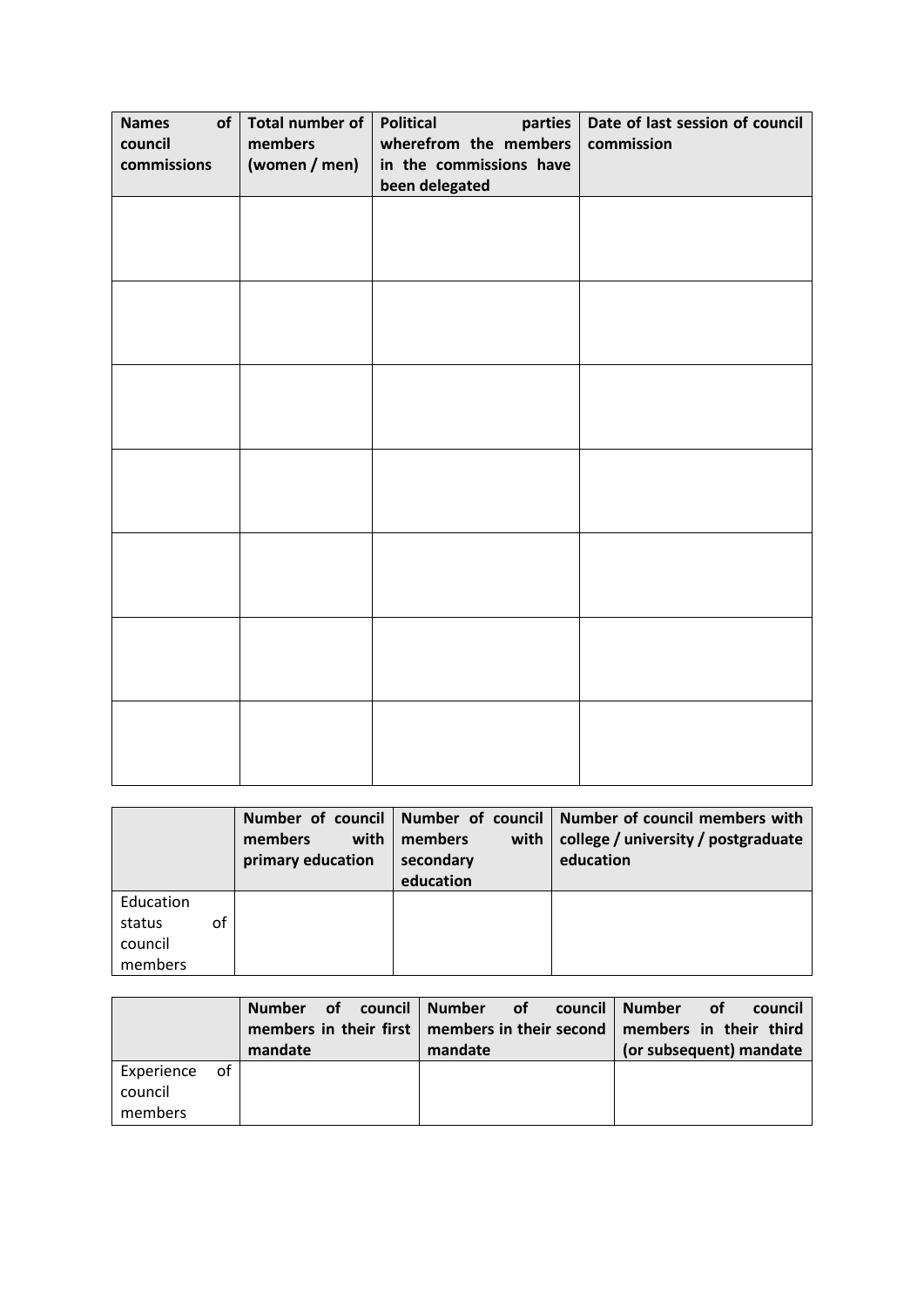## **2. TECHNICAL PART**

**A. Clear budget calendar and qualitative review of the proposed budget - level of engagement of the Financial and Budget Committee (FBC) and the Municipal Council (max. one page)**

A1. Has your Municipal Council adopted the Budget Calendar?

А2. Please briefly describe the process of preparing the budget calendar for 2018 in your LSGU: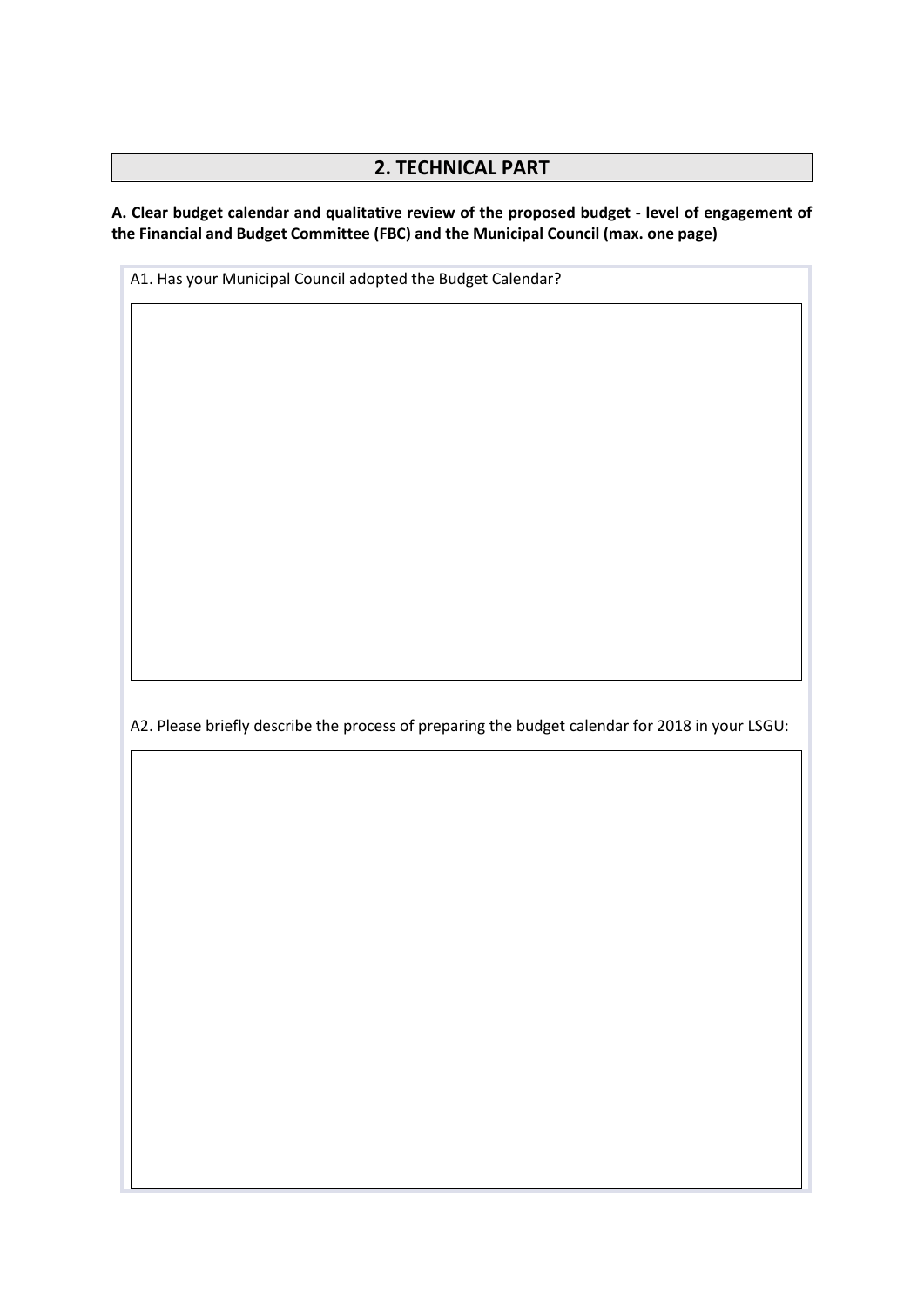A3. Please briefly describe how and to what extent the Financial and Budget Committee was engaged in the process of preparing the budget calendar for 2018 in your LSGU:

А4. Please briefly describe how and to what extent was the Municipal Council engaged in the process of preparing the 2018 Budget Calendar in your LSGU: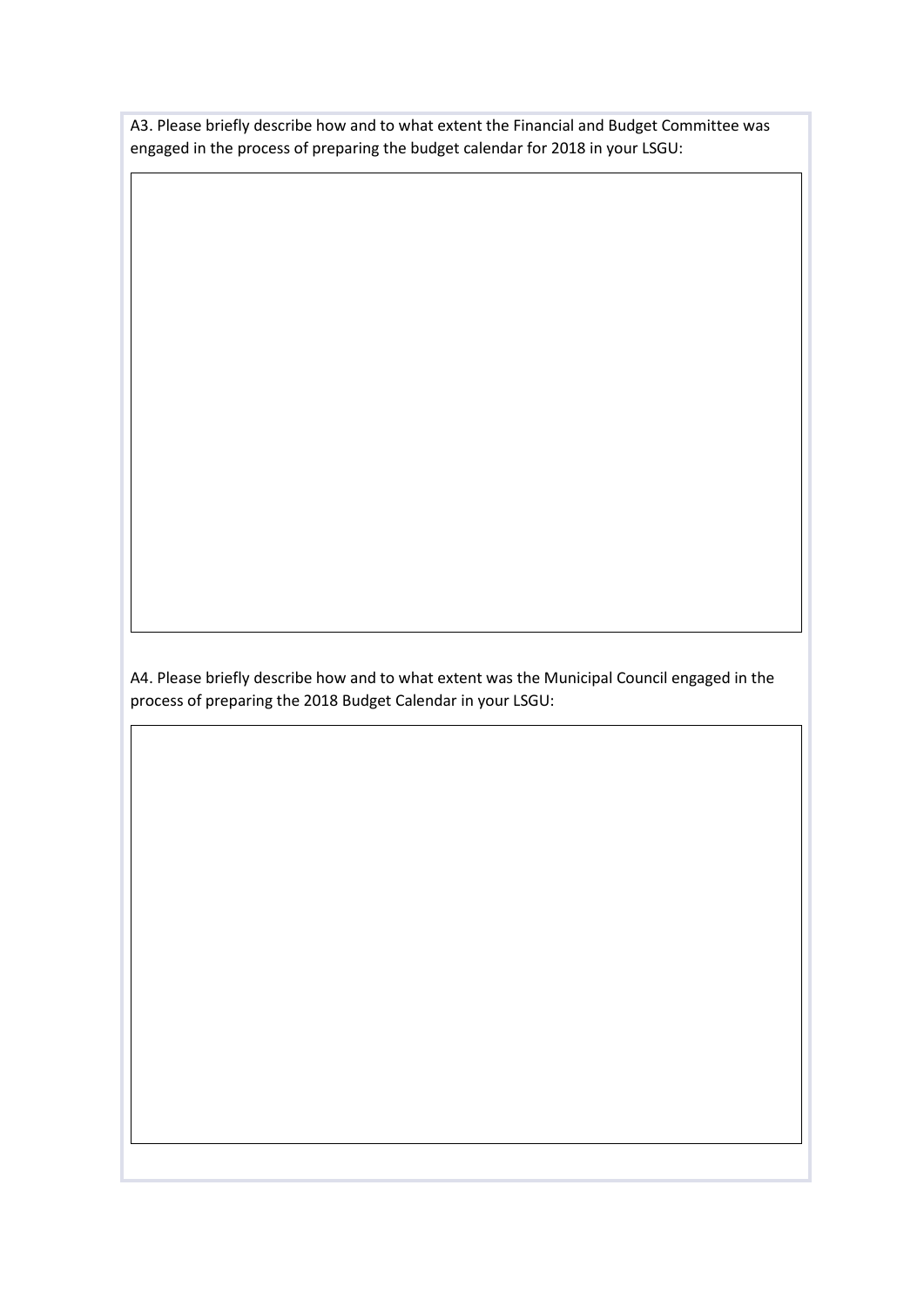A.5 Please describe the process of application of the budget calendar during the current's year preparations of the municipal budget for the next year.

**B. Efforts and existing mechanisms for citizens' participation (Community Forums and / or other mechanisms)**

B1. Please specify the forms through which you ensure the direct participation of citizens in the decision-making process in your municipality?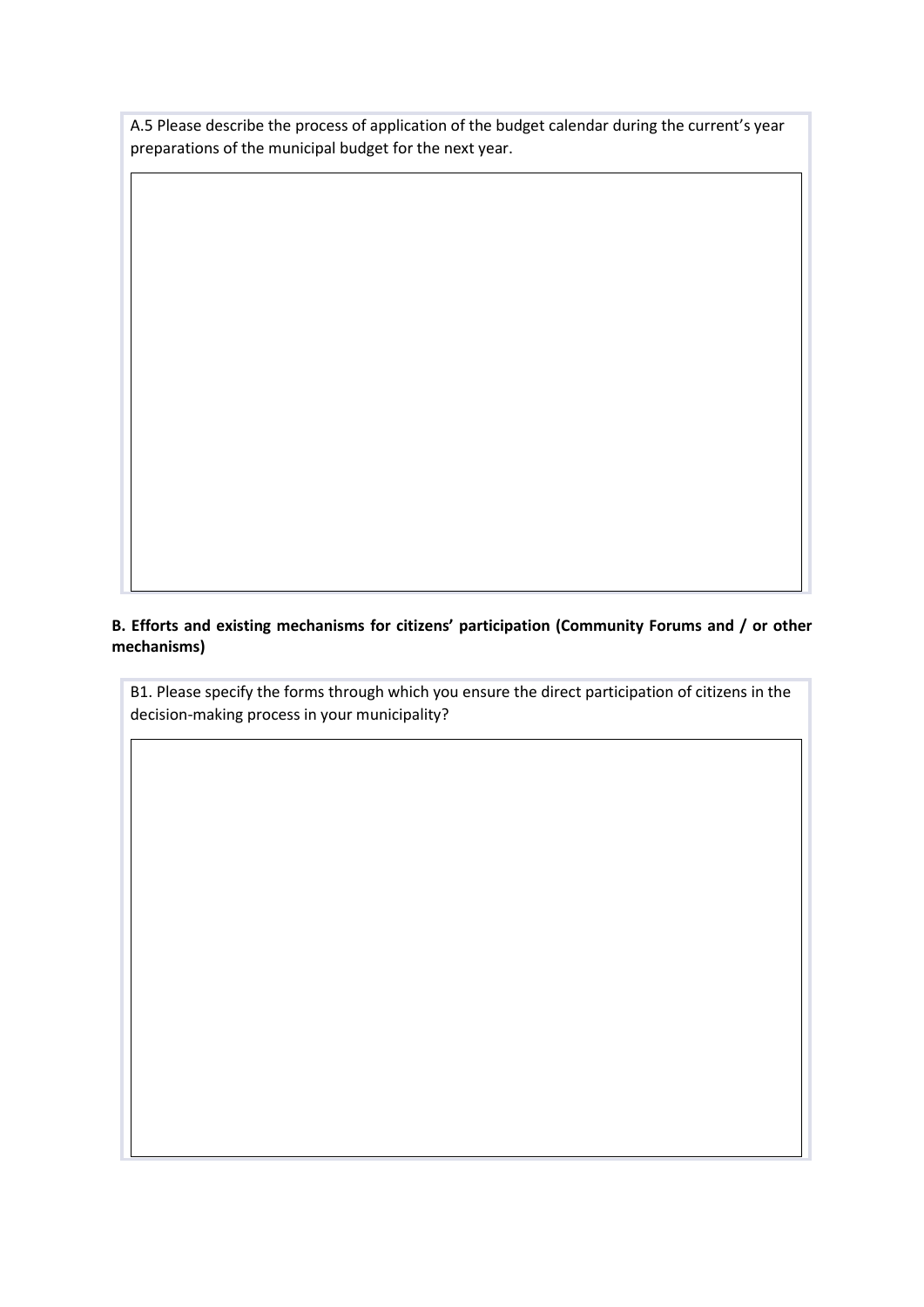B2. Please briefly describe the last case in which you ensured citizens' participation in the decision-making process in your municipality for initiatives of interest to the citizens, the business sector, NGOs, the marginalized and vulnerable groups and other stakeholders:

B3. Are community forums held in your municipality?

|  | Ю<br>V |  |  |
|--|--------|--|--|
|--|--------|--|--|

B4. If they are, please indicate the number of forums held in the period January 2015 - June 2018 \_\_\_\_\_\_\_\_\_\_.

#### **C. Internal Audit Personnel and Internal Audit Performance**

C1. Please indicate the number of conducted internal audits in your LSGU in the period January 2015 - June 2018 \_\_\_\_\_\_\_\_\_\_.

C2. Please indicate the number of internal audits conducted in public sector entities at the level of your LSGU (the municipality has founding rights) in the period from January 2015 to June 2018 \_\_\_\_\_\_\_\_\_\_.

C3. If there is no internal auditor in your municipality, please describe briefly the manner in which the internal audit in your LSGU is conducted, i.e. explain how you receive advice on how to achieve the objectives of the ULSG: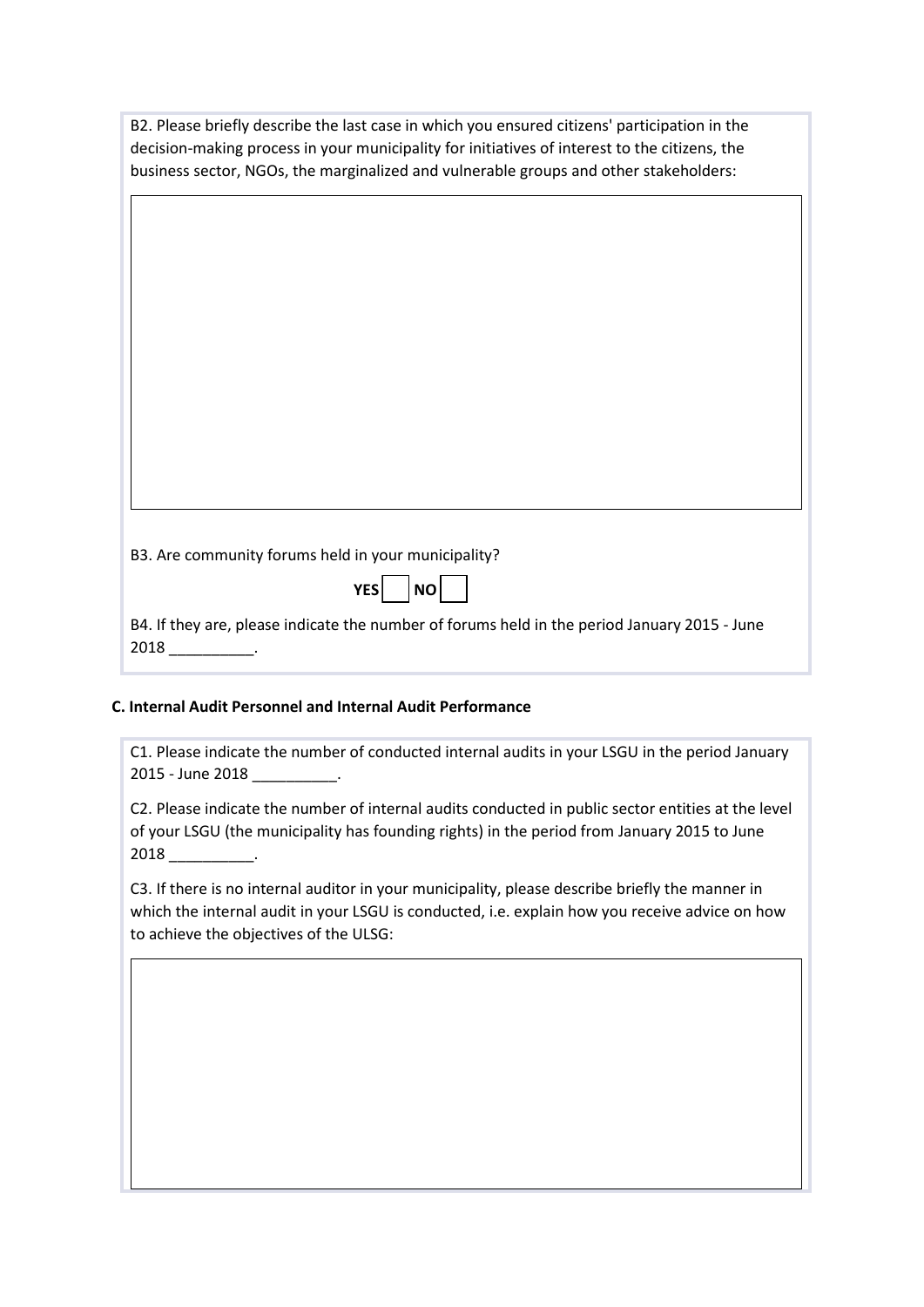C4. Please indicate the number of audits conducted on the financial statements for the last three years:

- From internal audit [100]
- From State Audit Office \_\_\_\_;
- From commercial audit \_\_\_\_\_;

## **D. Qualitative review of the financial statements and internal audit reports and monitoring improvements**

D1. Please explain the process of reviewing the financial statements (the municipality, PE and PI and other public sector entities where the municipality has founding rights) and the internal audit reports by the Municipal Council and the commissions in charge:

D2. Please describe the mechanisms used by the Municipal Council to monitor the improvements proposed in the financial and audit reports: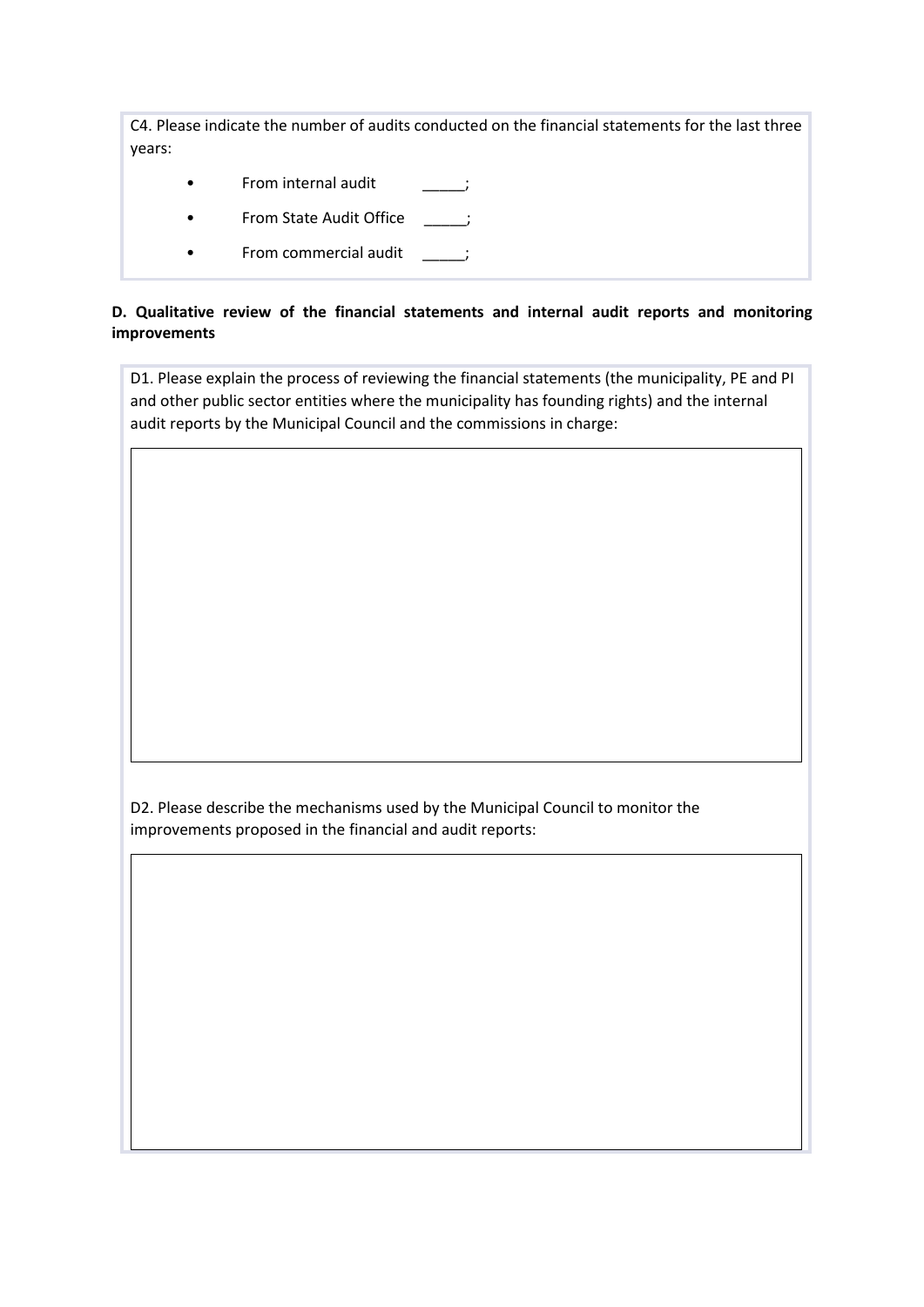## **E. Responding to the recommendations of the Commission for Equal Opportunities and the Commission for Interethnic Relations**

| E1. Does your municipality have a Commission on Equal Opportunities for Women and Men?                                             |
|------------------------------------------------------------------------------------------------------------------------------------|
| NO<br><b>YES</b>                                                                                                                   |
| E2. Should such Commission exist, please describe the involvement of the Council in reviewing<br>the Commission's recommendations: |
|                                                                                                                                    |
|                                                                                                                                    |
|                                                                                                                                    |
|                                                                                                                                    |
|                                                                                                                                    |
|                                                                                                                                    |
|                                                                                                                                    |
|                                                                                                                                    |
| E3. Does your municipality have a Commission on Equal Opportunities of Ethnic Communities?                                         |
| <b>YES</b><br>NO                                                                                                                   |
| E4. Should such Commission exist, please describe the involvement of the Council in reviewing<br>the Commission's recommendations: |
|                                                                                                                                    |
|                                                                                                                                    |
|                                                                                                                                    |
|                                                                                                                                    |
|                                                                                                                                    |
|                                                                                                                                    |
|                                                                                                                                    |
|                                                                                                                                    |
|                                                                                                                                    |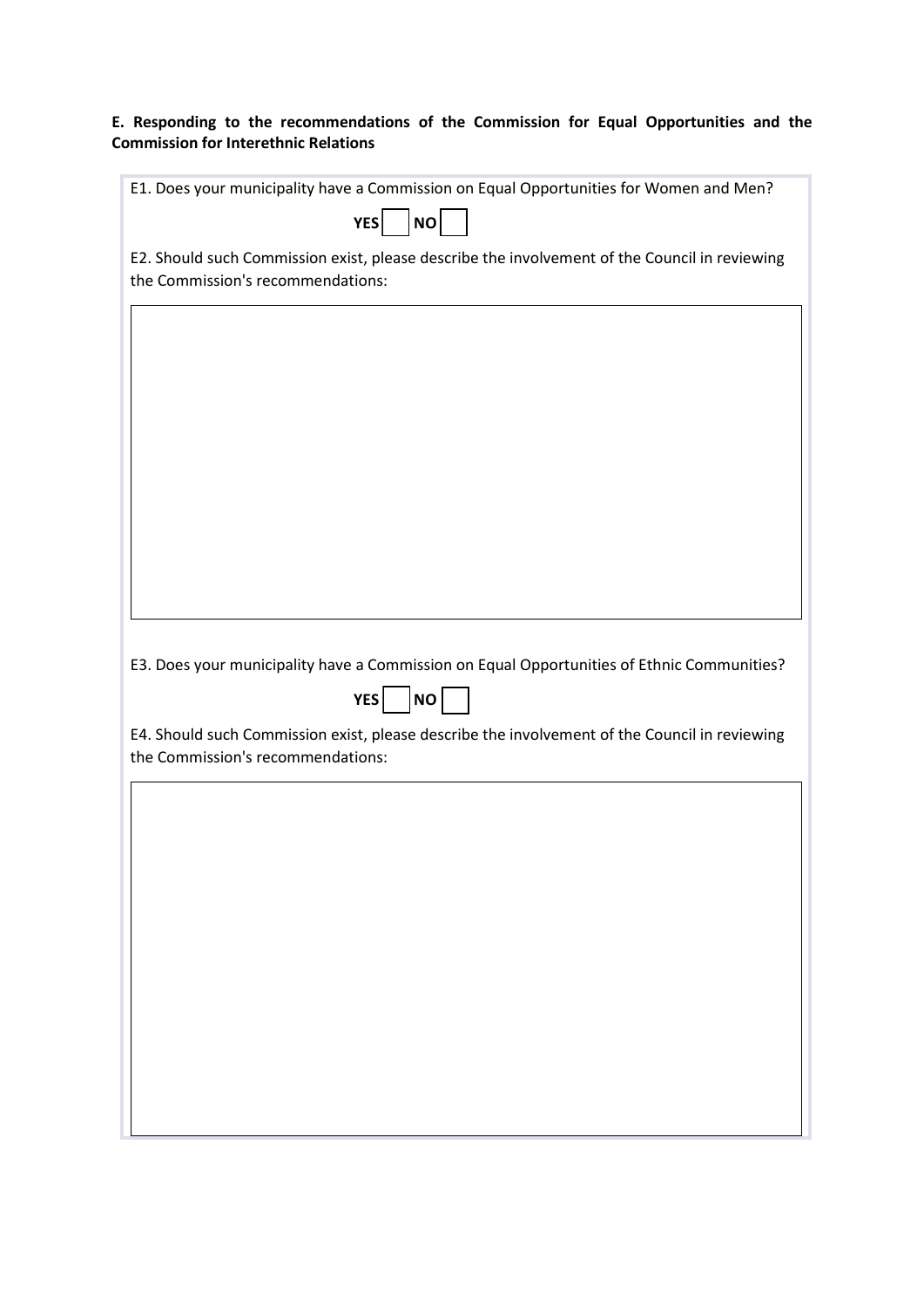**F. Readiness to install and administer the e-dashboard on the municipal website with data on quarterly and annual budget performance.**

F1. Please describe the manner and the location where your municipality publishes data on its financial operation and budget performance and the frequency of updating such information.

F2. Please list the mechanisms that your municipality is using so as to strengthen the transparency of its overall operation: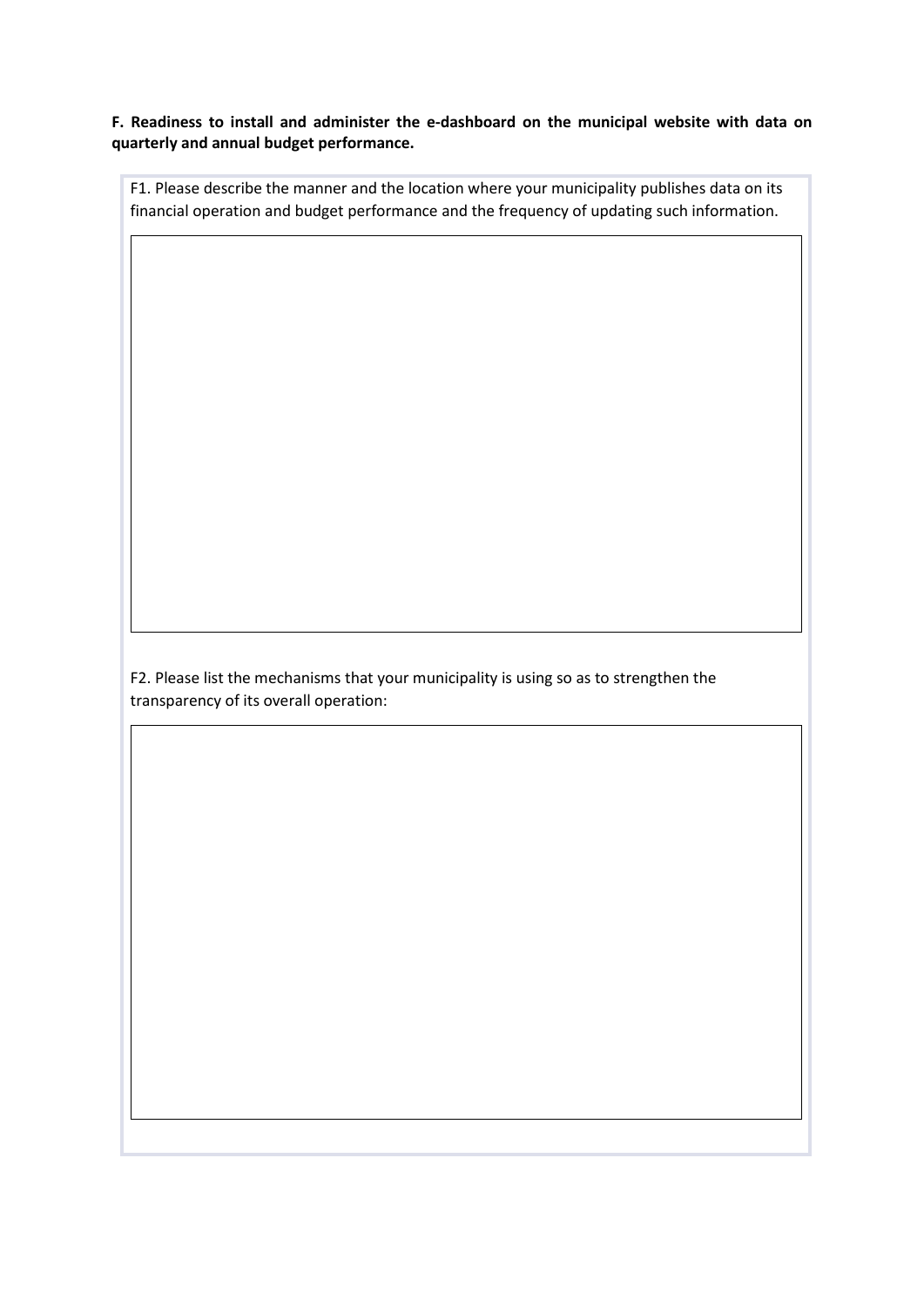#### **G. Other Issues Related to the Operation of the Municipal Council**

G1. Please list the types of information and documents related to the work of the Municipal Council in your municipality that are publicly available:

G2. Please list the ways in which municipal council members communicate with the citizens: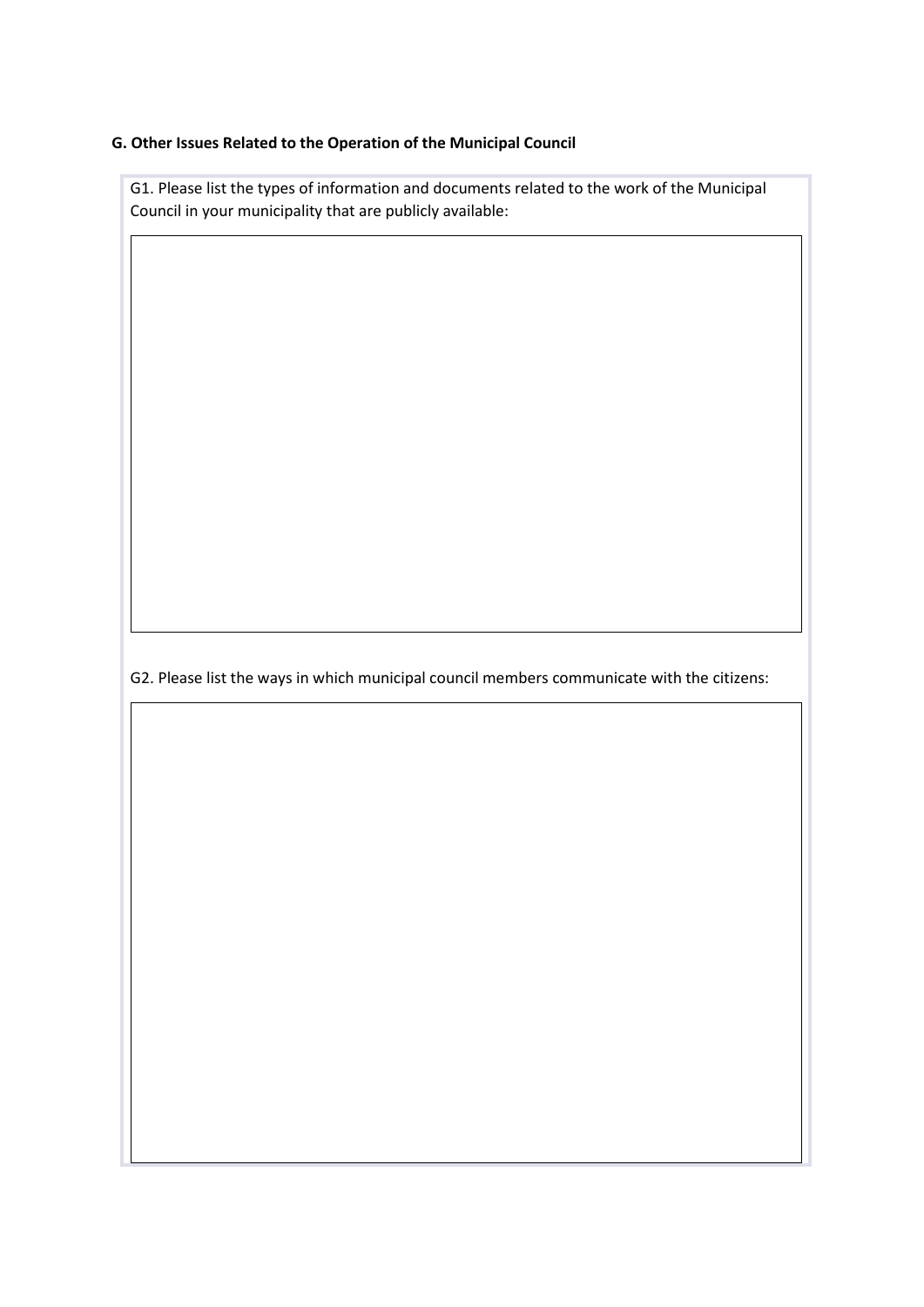G3. Is there, in your municipality, a dedicated time slot for meetings between council members and citizens?

|--|--|--|--|

G4. If there is, please indicate the frequency with which such meetings are organised: